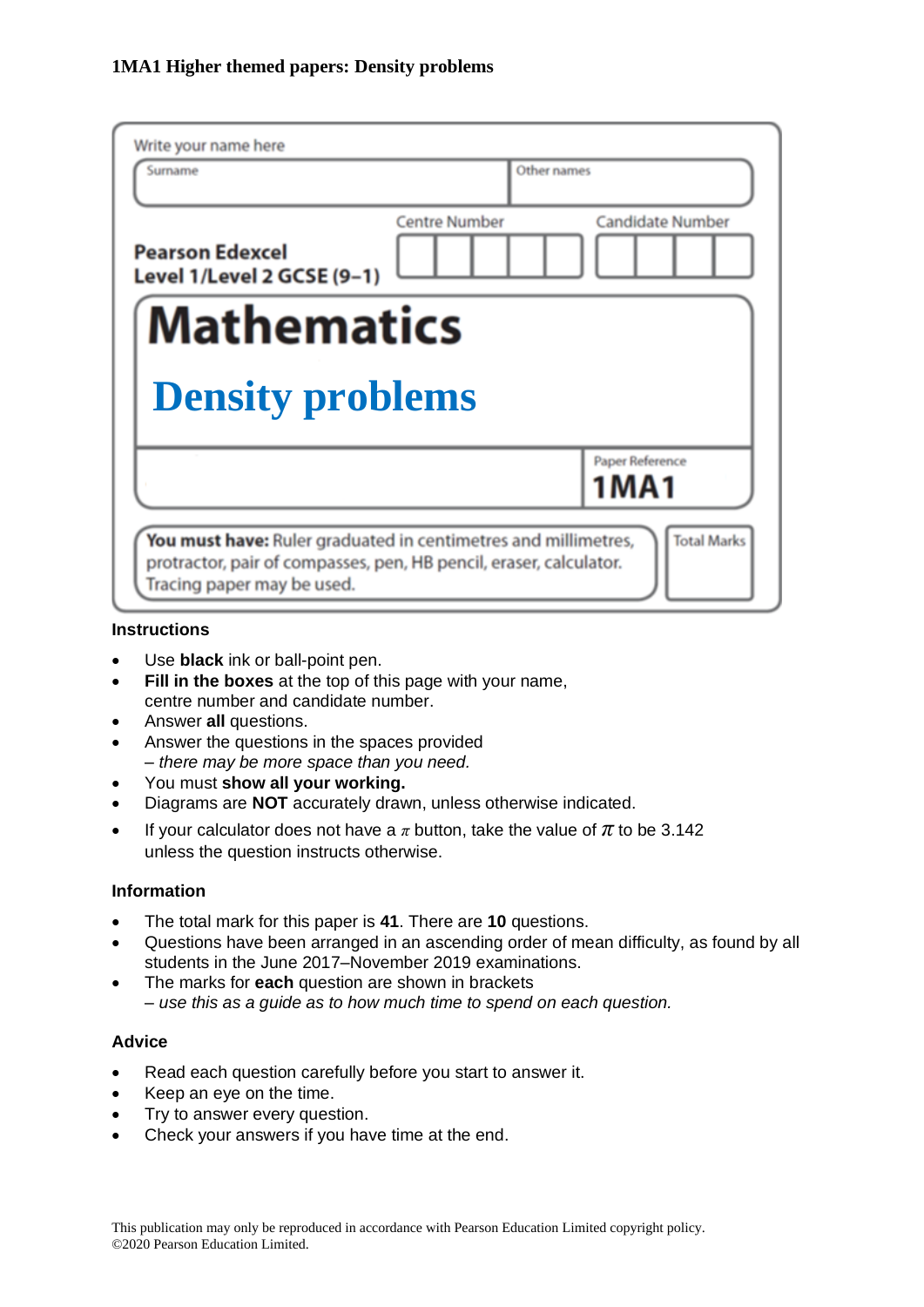1 The density of apple juice is 1.05 grams per cm<sup>3</sup>.

The density of fruit syrup is  $1.4$  grams per  $\text{cm}^3$ .

The density of carbonated water is 0.99 grams per  $\text{cm}^3$ .

 $25 \text{ cm}^3$  of apple juice are mixed with  $15 \text{ cm}^3$  of fruit syrup and 280 cm<sup>3</sup> of carbonated water to make a drink with a volume of  $320 \text{ cm}^3$ .

Work out the density of the drink. Give your answer correct to 2 decimal places.

.......................................................g/cm<sup>3</sup>

**(Total for Question 1 is 4 marks)**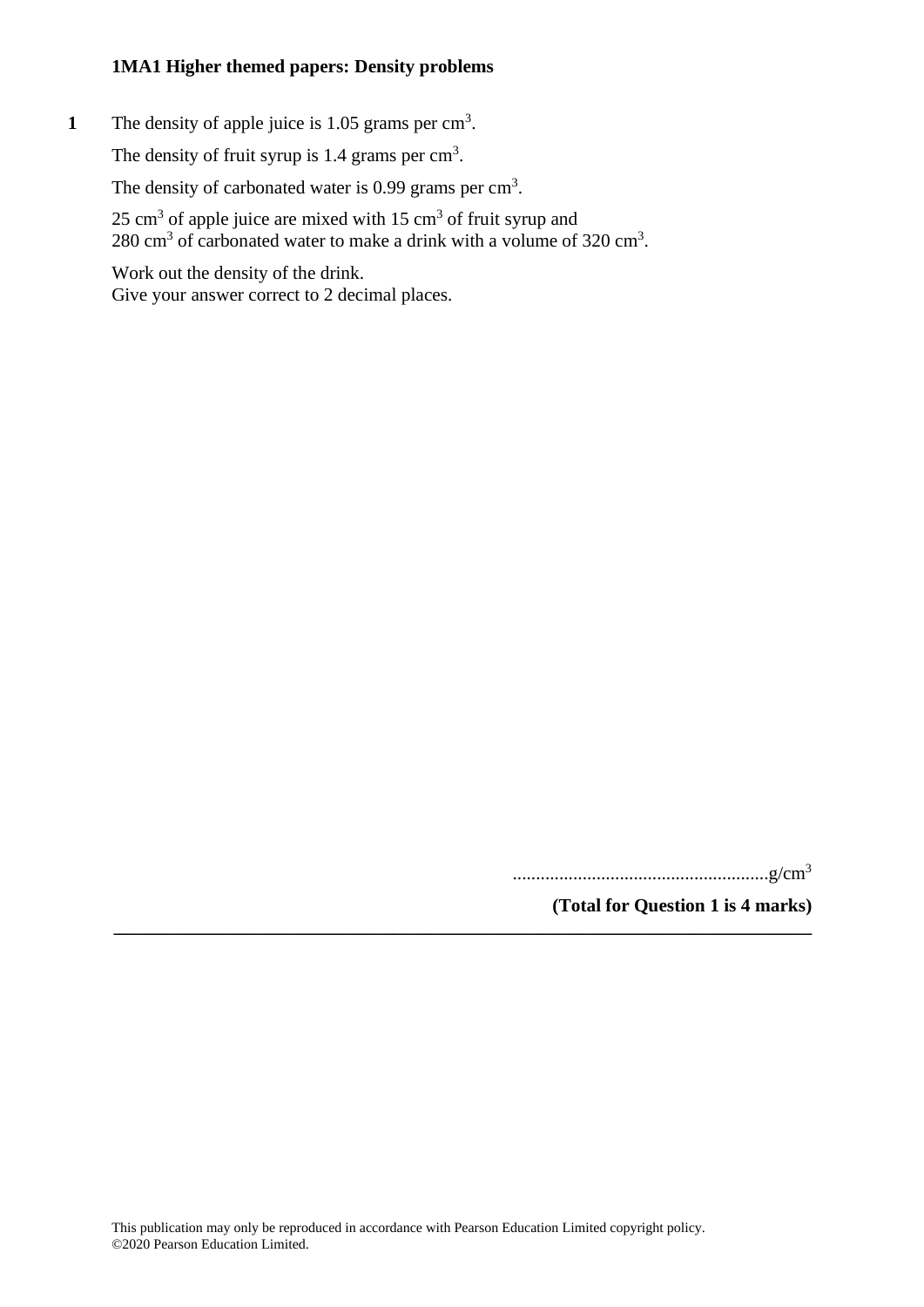**2** The density of ethanol is 1.09 g/cm<sup>3</sup> The density of propylene is  $0.97$  g/cm<sup>3</sup>

60 litres of ethanol are mixed with 128 litres of propylene to make 188 litres of antifreeze.

Work out the density of the antifreeze. Give your answer correct to 2 decimal places.

....................................................... g/cm<sup>3</sup>

**(Total for Question 2 is 4 marks)**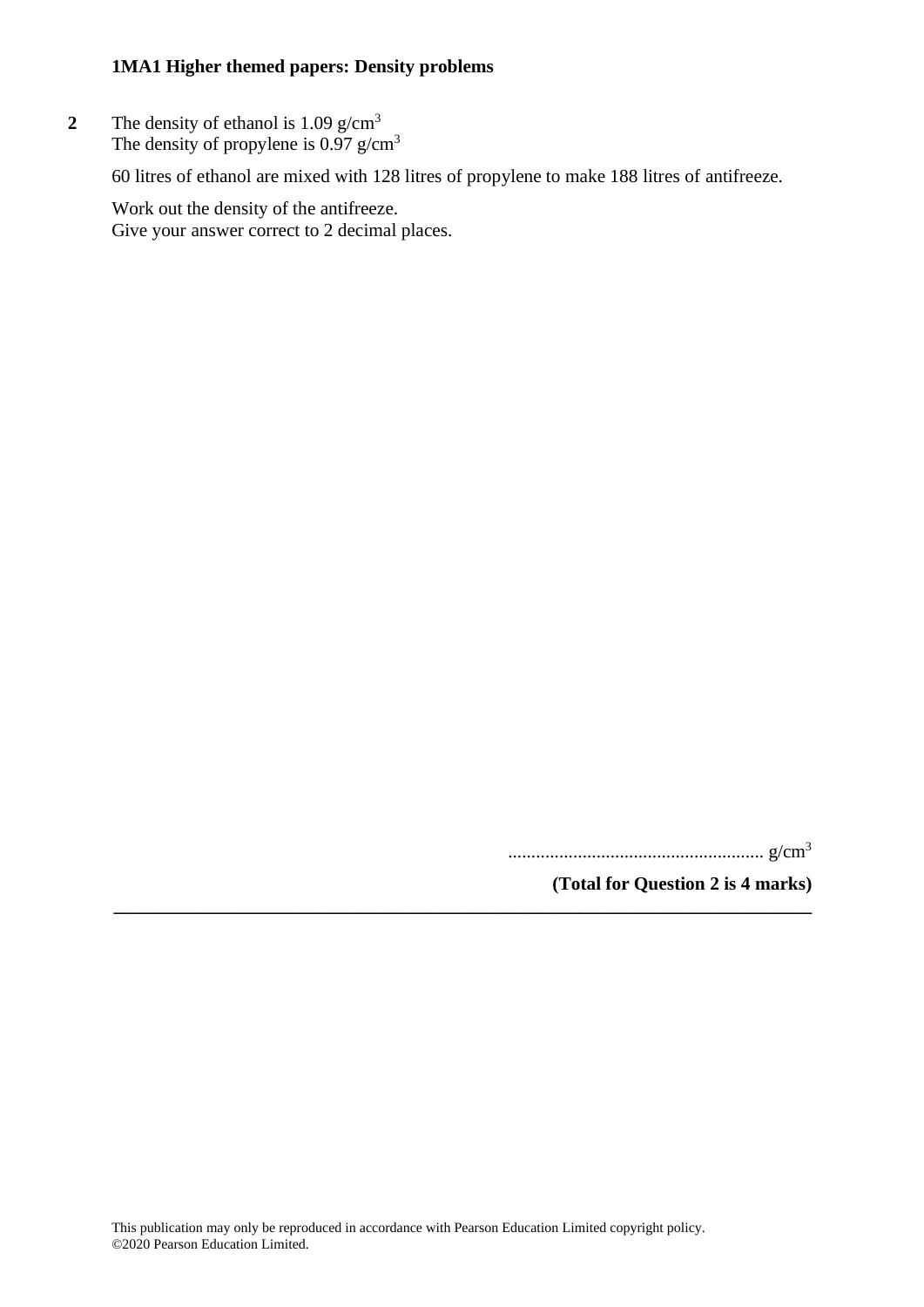**3** Jackson is trying to find the density, in g/cm<sup>3</sup>, of a block of wood. The block of wood is in the shape of a cuboid.

He measures

the length as 13.2 cm, correct to the nearest mm the width as 16.0 cm, correct to the nearest mm the height as 21.7 cm, correct to the nearest mm

He measures the mass as 1970 g, correct to the nearest 5 g.

By considering bounds, work out the density of the wood. Give your answer to a suitable degree of accuracy.

You must show all your working and give a reason for your final answer.

(**Total for Question 3 is 5 marks**)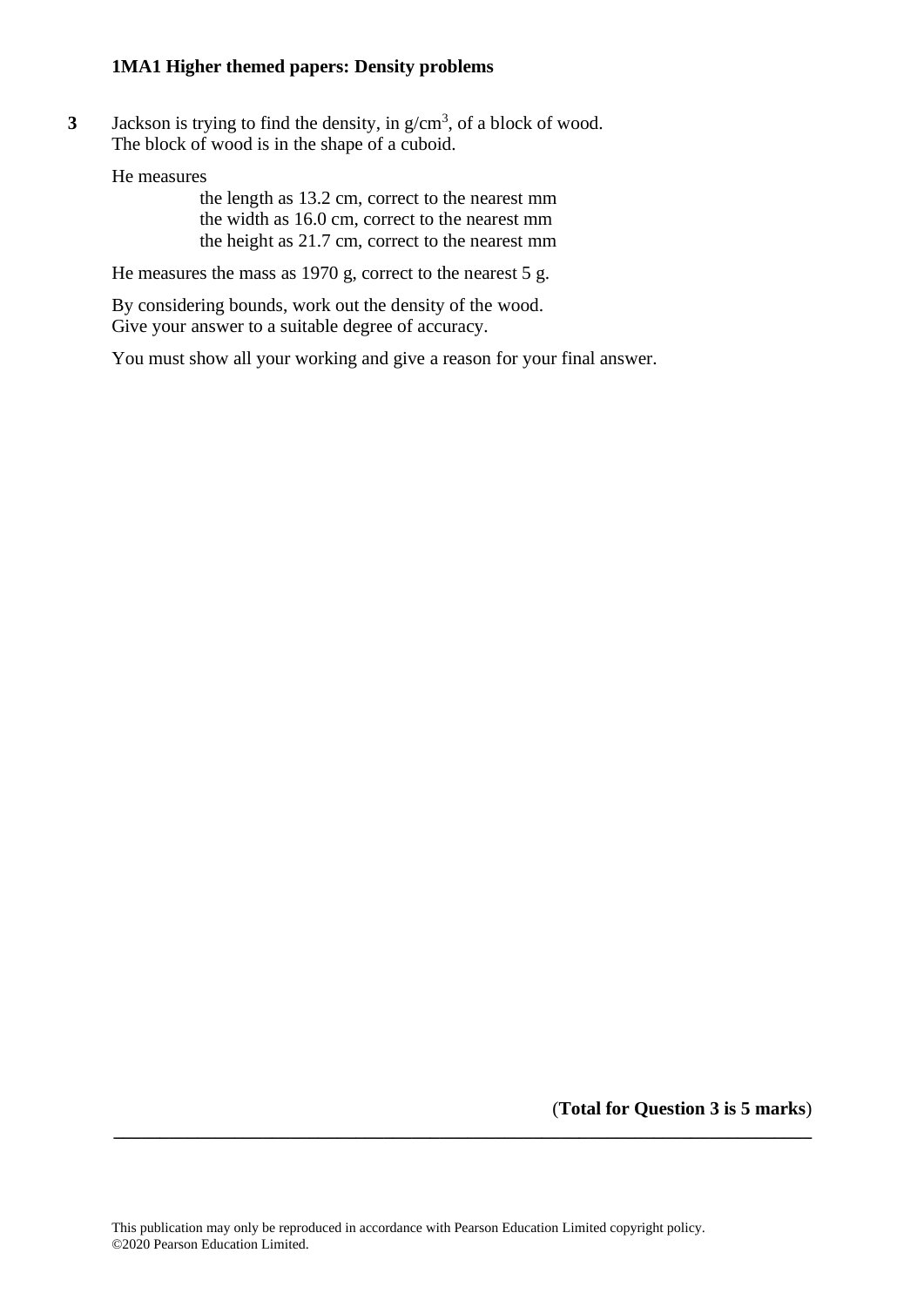**4** Liquid A and liquid B are mixed together in the ratio 2 : 13 by volume to make liquid C.

Liquid A has density  $1.21$  g/cm<sup>3</sup> Liquid B has density  $1.02$  g/cm<sup>3</sup>

A cylindrical container is filled completely with liquid C. The cylinder has radius 3 cm and height 25 cm.

Work out the mass of the liquid in the container. Give your answer correct to 3 significant figures. You must show all your working.

.......................................................g

**(Total for Question 4 is 4 marks)**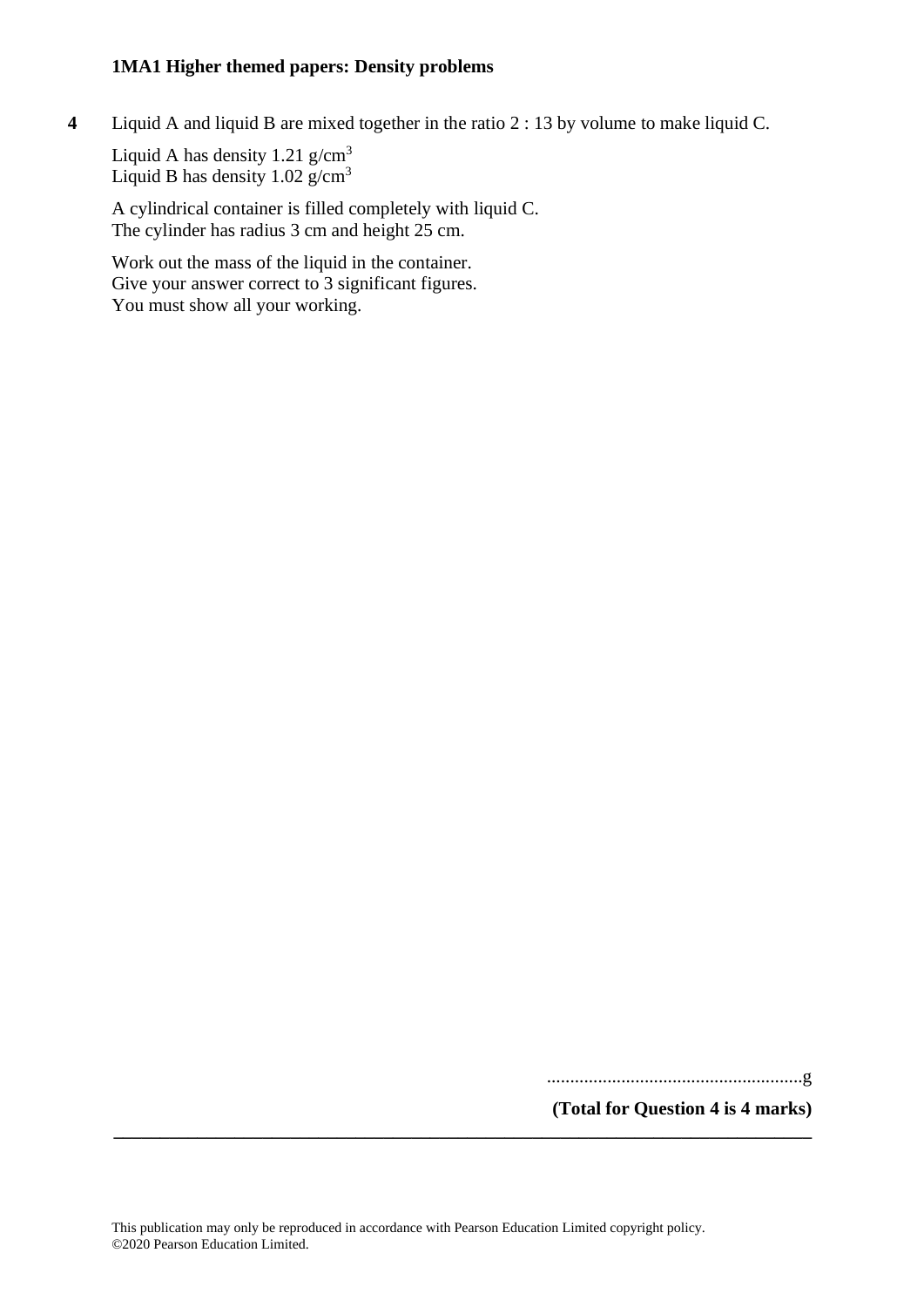**5** A gold bar has a mass of 12.5 kg.

The density of gold is 19.3  $g/cm<sup>3</sup>$ 

Work out the volume of the gold bar. Give your answer correct to 3 significant figures.

....................................................... cm<sup>3</sup>

**(Total for Question 5 is 3 marks)**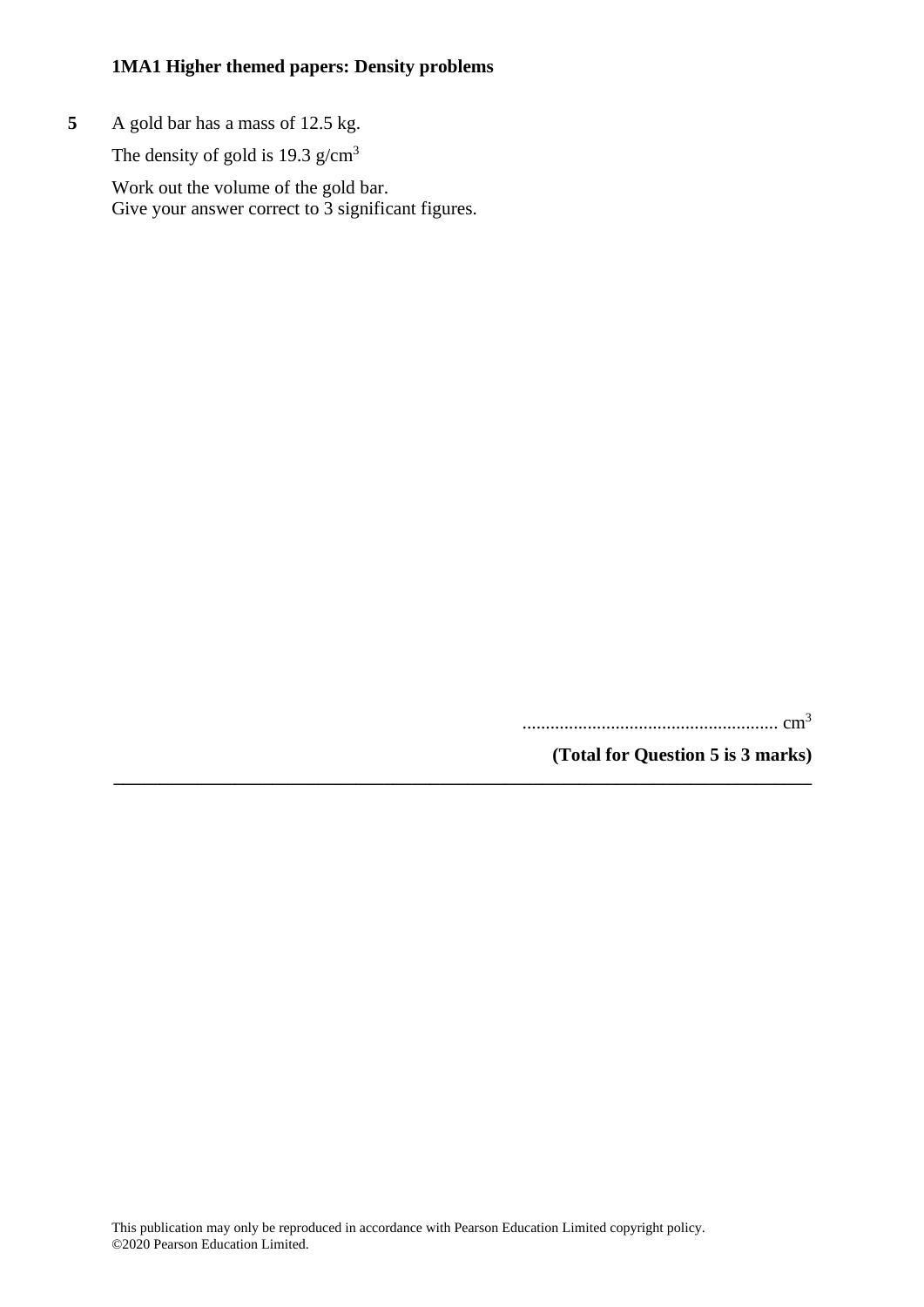**6** Liquid **A** has a density of  $1.42 \text{ g/cm}^3$ 7 cm<sup>3</sup> of liquid **A** is mixed with 125 cm<sup>3</sup> of liquid **B** to make liquid **C**. Liquid **C** has a density of 1.05  $g/cm<sup>3</sup>$ Find the density of liquid **B**. Give your answer correct to 2 decimal places.

.......................................................g/cm<sup>3</sup>

**(Total for Question 6 is 3 marks)**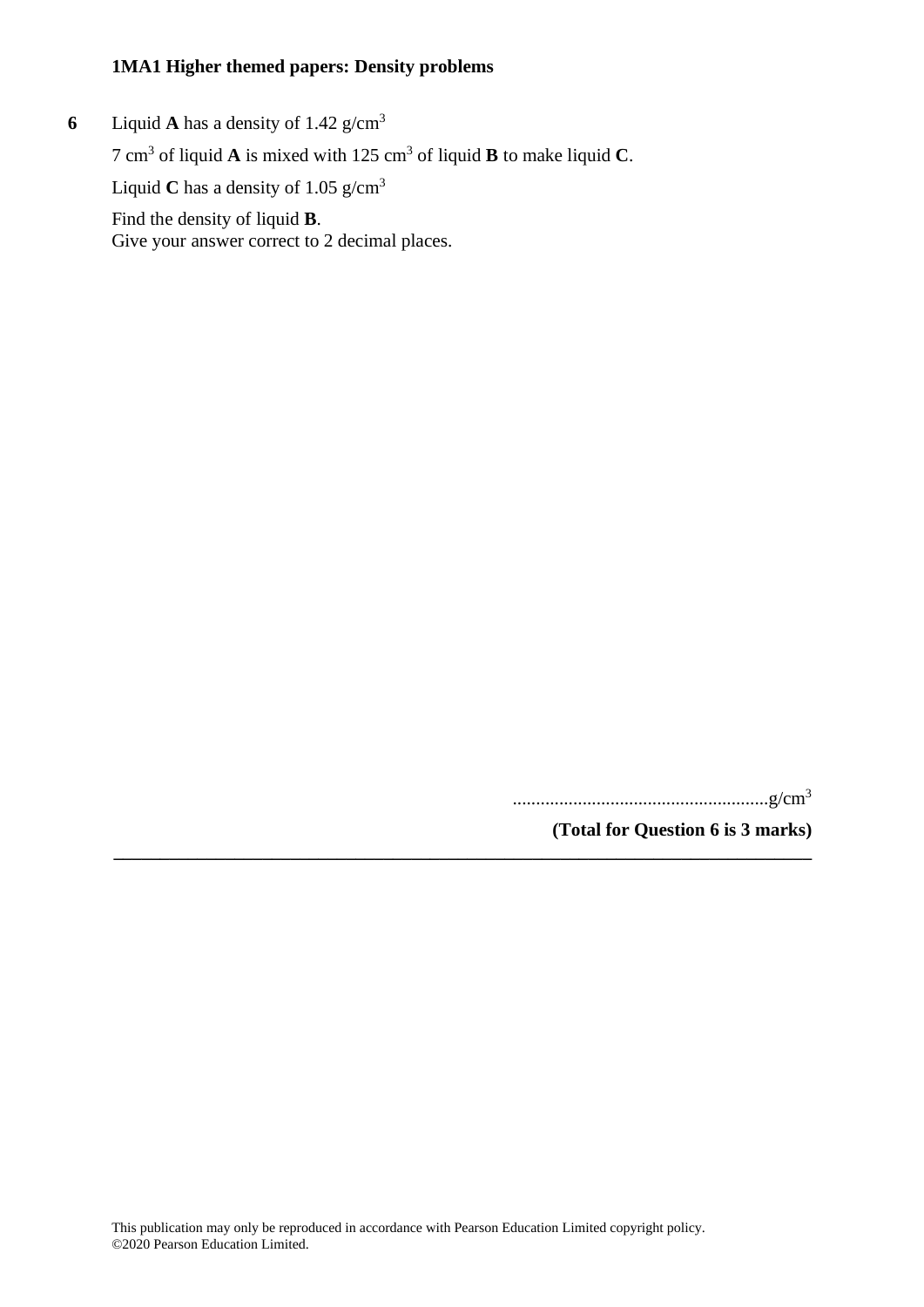**7** Here is a frustum of a cone. **20** Here is <sup>a</sup> frustum of <sup>a</sup> cone.



The diagram shows that the frustum is made by removing a cone with height 3.2 cm from The diagram shows that the frustum is made by removing <sup>a</sup> cone with height 3.2cm from a solid cone with height 6.4 cm and base diameter 7.2 cm. <sup>a</sup> solid cone with height 6.4cm and base diameter 7.2cm. The diagram shows that the frustum is made by removing <sup>a</sup> cone with height 3.2cm from The diagram shows that the frustum is made by removing

The frustum is joined to a solid hemisphere of diameter 7.2 cm to form the solid **S** shown The frustum is joined to <sup>a</sup> solid hemisphere of diameter 7.2cm to form the solid **S** shown below. below. The frustum is joined to <sup>a</sup> solid hemisphere of diameter 7.2cm to form the solid **S** shown



The density of the frustum is  $2.4$  g/cm<sup>3</sup> The density of the hemisphere is  $4.8 \text{ g/cm}^3$ 

Calculate the average density of solid S. Calculate the average density of solid **S**.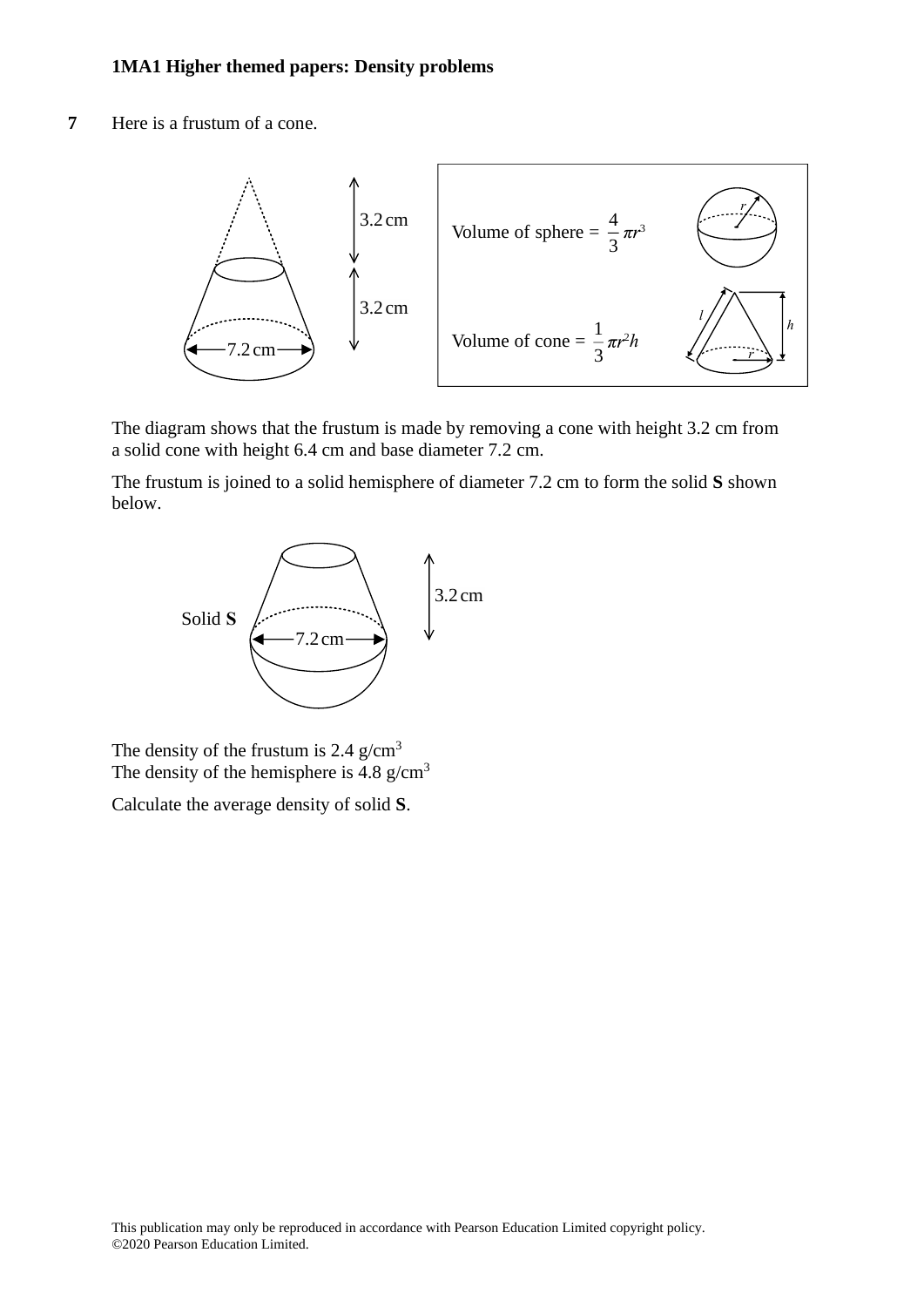.......................................................g/cm<sup>3</sup>

**(Total for Question 20 is 5 marks)**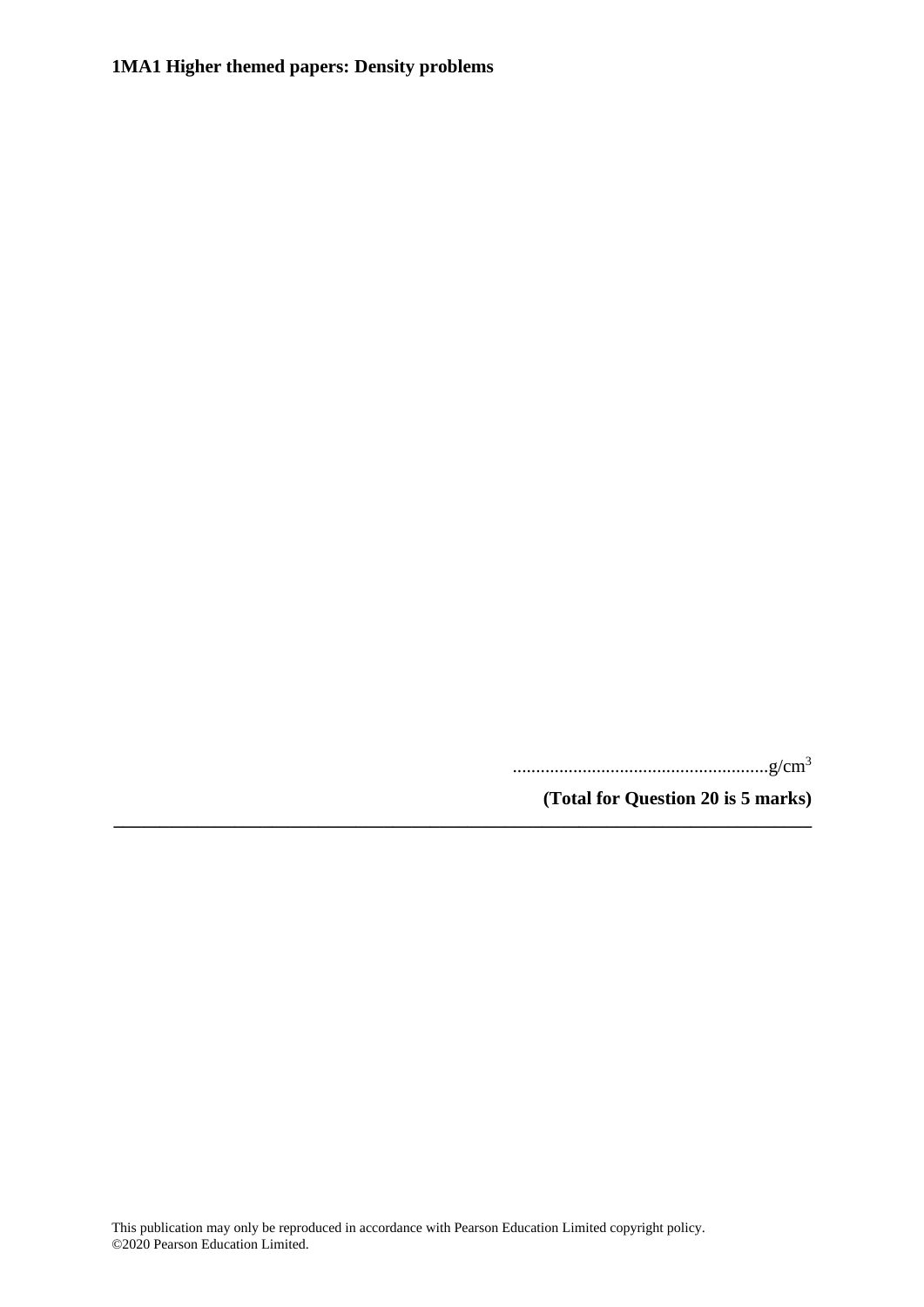**8** The diagram shows a piece of wood in the shape of a cuboid.



The piece of wood is 3 cm by 20 cm by 1.2 m. The mass of the piece of wood is 8 kg.

The piece of wood will float in sea water if the density of the wood is less than the density of the sea water.

In a large pool, 1 litre of sea water has a mass of 1030 g.

Will the piece of wood float in this pool? You must show how you get your answer.

**(Total for Question 8 is 4 marks)**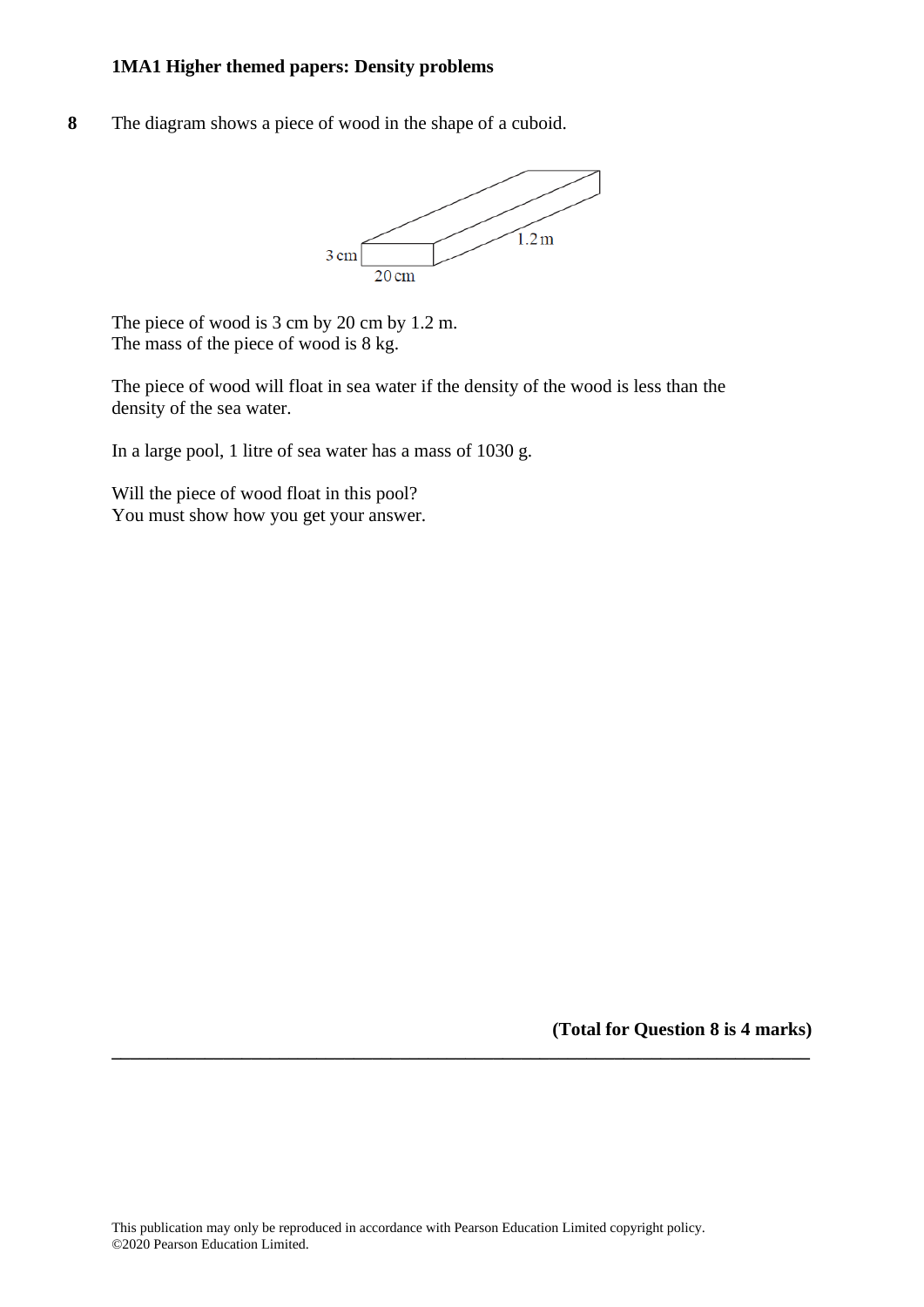

**9** Here are two solid spheres, **A** and **B**.





Sphere **A** is made of gold. Sphere **A** is made of gold. Sphere **B** is made of silver. Sphere **B** is made of silver.

Sphere **A** has radius 2 cm. Sphere **A** has radius 2cm. Sphere **B** has radius 3 cm. Sphere **B** has radius 3cm.

Gold has a density of 19 000 kg/ $m<sup>3</sup>$ Silver has a density of 10 000 kg/m<sup>3</sup>

Which sphere has the greater mass? You must show how you get your answer. Which sphere has the greater mass? You must show how you get you

**(Total for Question 9 is 4 marks)**